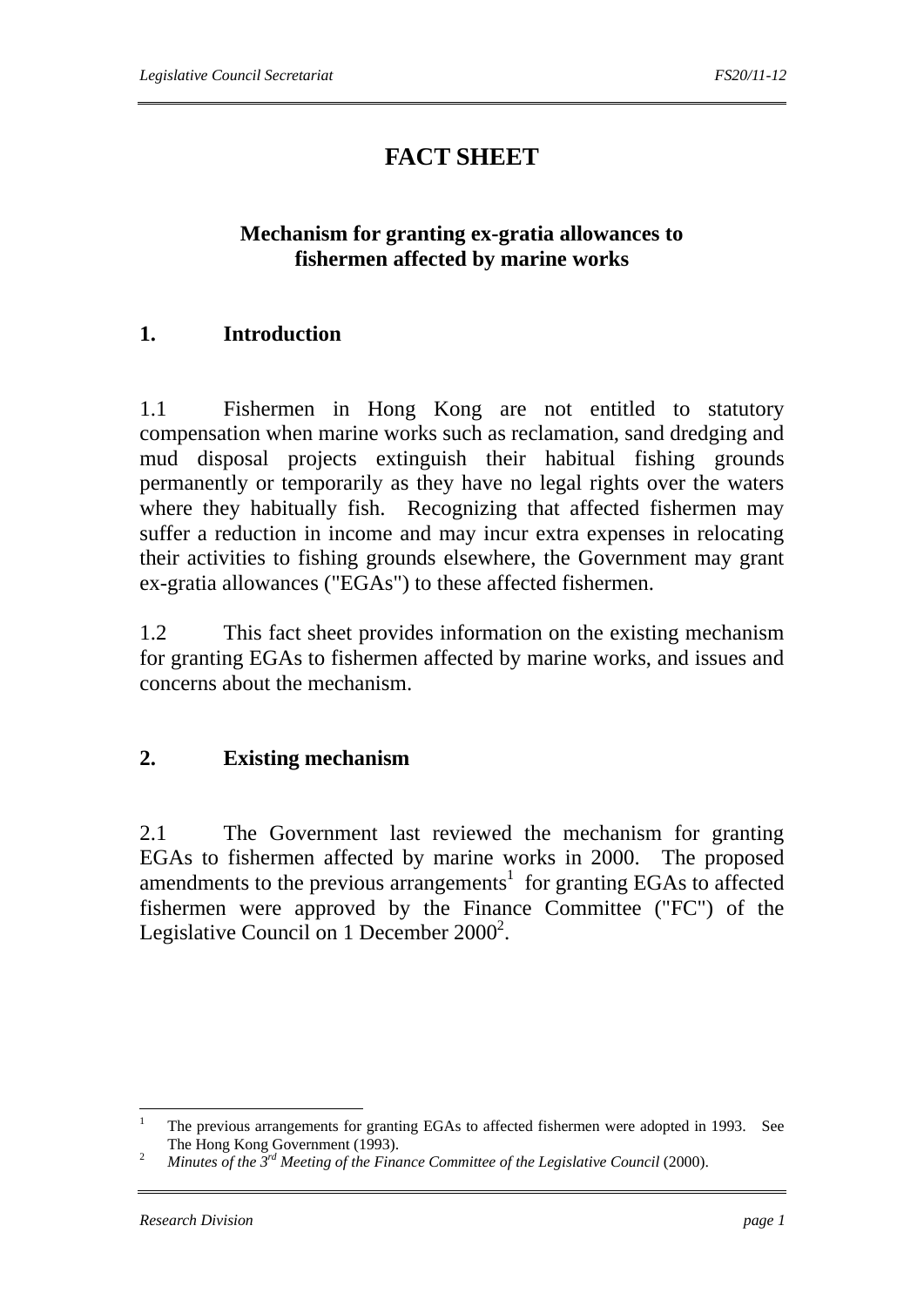2.2 According to the existing mechanism, the Government will set up an inter-departmental working group comprising representatives from the Agriculture, Fisheries and Conservation Department ("AFCD") and other relevant departments, where necessary, to handle the registration of affected fishermen for an EGA exercise, and determine the apportionment of EGAs among the eligible fishermen. To be eligible for EGA payment, the affected fishermen have to meet the eligibility criteria set by the inter-departmental working group, such as possessing an inshore fishing vessel (a fishing vessel not exceeding  $15$  metres)<sup>3</sup> with its homeport, i.e. place at which the fishing vessel is based, being associated with the affected waters.

2.3 A fishermen claims appeal board comprising non-official members will be set up where necessary for processing appeals by the affected fishermen against decisions of the inter-departmental working group.

#### Formulae for calculating ex-gratia allowances

2.4 Under the existing mechanism, the formulae for calculating EGAs payable to eligible fishermen affected by marine works resulting in a permanent loss and a temporary loss of fishing grounds are as follows:

- (a) permanent loss of fishing grounds (primarily due to reclamation projects) – basing on a notional value of seven years' fish catch in the affected waters<sup>4</sup>; and
- (b) temporary loss of fishing grounds (primarily due to sand dredging or mud disposal projects) – basing on a notional value of three years' fish catch in the affected waters.

 $\frac{1}{3}$  The Government considers that fishermen with fishing vessels exceeding 15 metres can fish outside Hong Kong waters. As such, these fishermen are not eligible for EGAs unless they can demonstrate that they habitually fish within Hong Kong waters.<br>4 The 2000, the Covernment introduced the "seven year" error

In 2000, the Government introduced the "seven-year" arrangement to grant higher EGAs to fishermen affected by marine works resulting in a permanent loss of fishing grounds as it considered that these marine works had a more deleterious impact on the fishing industry than those which resulted in a temporary loss of fishing grounds only. According to the previous mechanism adopted in 1993, the calculation of EGAs payable to affected fishermen was based on the notional value of three years' fish catch regardless of a permanent or temporary loss of fishing grounds.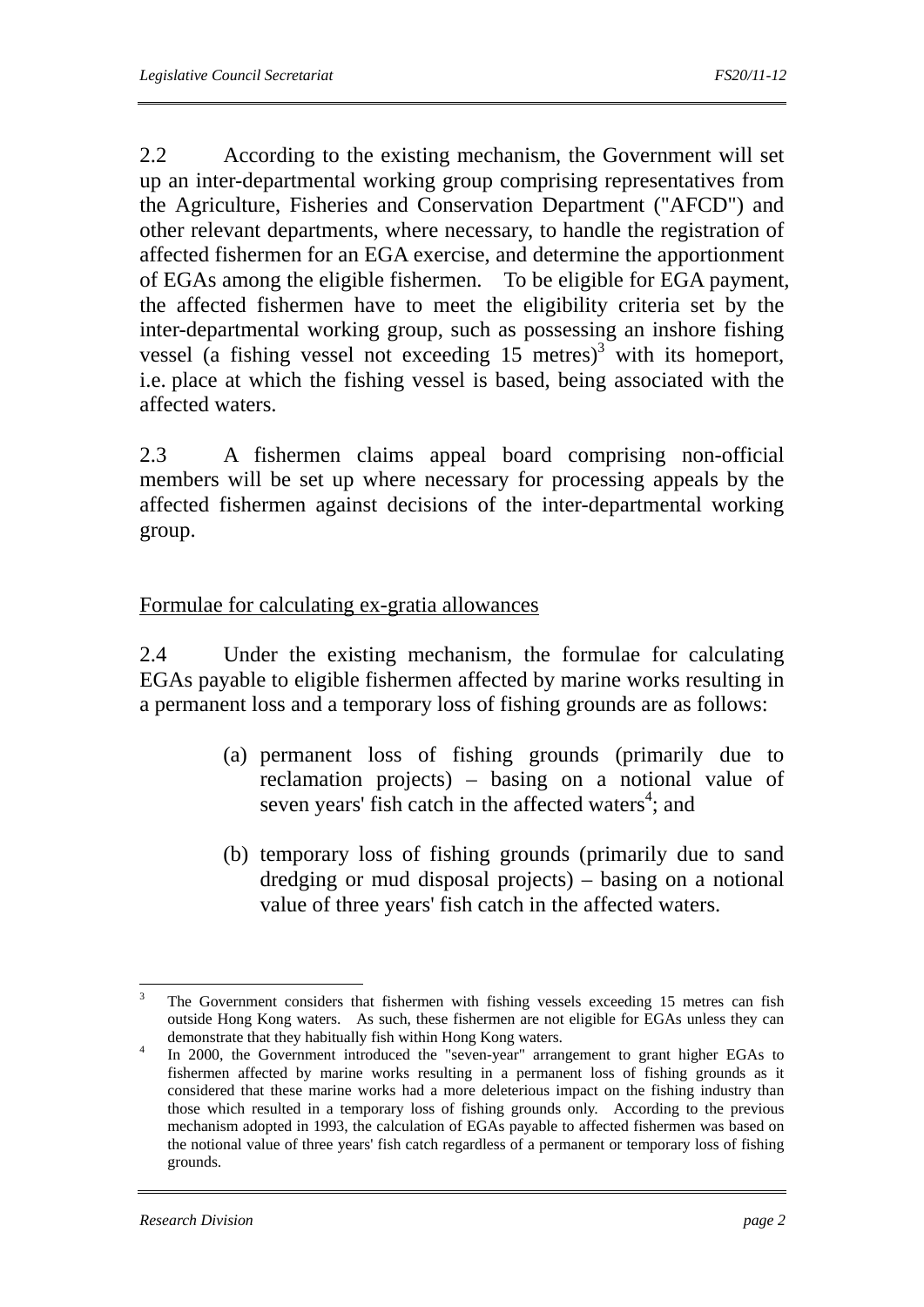2.5 Further EGAs may also be granted to fishermen affected by successive marine works, such as sand dredging or mud disposal projects, at the same location where three years have elapsed since completion of the last marine works<sup>5</sup>.

2.6 The calculation of the notional value of fish catch is based on relevant data obtained from the 1989-1991 Port Survey conducted by  $AFCD<sup>6</sup>$  and adjusted with fish price movement since then. A consultancy study conducted in 1996-1997 indicated that there had been a decline in fish catch due to over-fishing and development works but the impact of each of these two factors could not be quantified or apportioned. As such, the Government has continued to use the 1989-1991 Port Survey data as the basis for calculating EGAs.

# **3. Issues and Concerns**

3.1 When the Government conducted the last review on the mechanism for granting EGAs to fishermen affected by marine works in 2000, stakeholders had raised concern about the adequacy of the multiplier, i.e. the number of years of fish catch, used for calculating EGAs for permanent loss of fishing grounds. Some stakeholders had also suggested abolishing the homeport system for registration of inshore fishing vessels; allowing all fishing vessels, including those longer than 15 metres, to register for EGA payment arising from marine works; and enhancing the transparency of the fishermen claims appeal board set up in connection with EGA registration exercises<sup>7</sup>.

 $\frac{1}{5}$  Under the previous mechanism adopted in 1993, EGAs were granted once only in respect of a specific fishing ground affected by successive marine works.

AFCD has conducted Port Survey among local fishing vessels to collect updated data on their fisheries production and fishing operations in Hong Kong waters. The latest Port Survey was conducted in 2006.

Agriculture, Fisheries and Conservation Department and Environment and Food Bureau (2000), and Environment and Food Bureau (2000).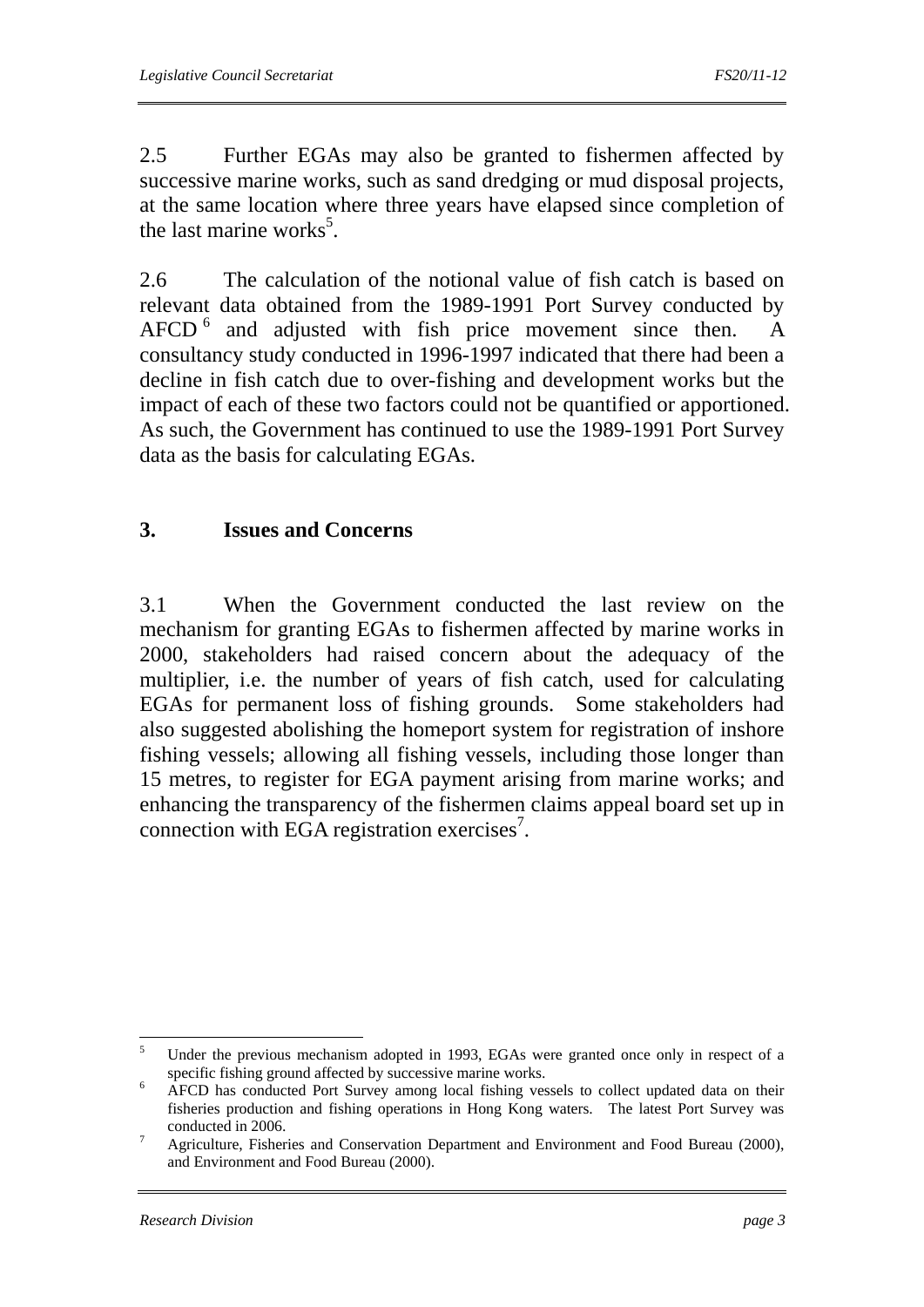3.2 At the FC meeting on 1 December 2000 when the proposed amendments to the previous arrangements for granting EGAs to fishermen affected by marine works were considered, there was a view that the homeport system for registering inshore fishing vessels for EGA payment was unfair to those vessels of over 15 metres which could only fish within Hong Kong waters for various reasons. The Government was urged to exercise greater flexibility in dealing with these cases. The Government stated that the fishermen claims appeal board could exercise flexibility in dealing with appeal cases from vessels which could not meet the 15-meters criterion. The Government also agreed to consider members' suggestions to enhance the transparency of the procedures of the appeal board.

3.3 At the meeting of the Panel on Development on 29 March 2011, concern was raised about the adequacy of the estimated amount of EGAs to be granted to fishermen affected by a marine works project near the south of the Brothers. The Government was urged to review the existing EGA mechanism. The Government explained that the estimated amount of EGAs to be granted was based on three years' fish catch in the fishing area that would possibly be affected temporarily by the project concerned. The Government also stated that in response to the concern about the level of EGAs granted to fishermen affected by public works projects expressed on previous occasions, the Food and Health Bureau had commenced a review on the subject in collaboration with the relevant bureaux and departments.

Research Division 8 March 2012 Tel: 3919 3636

*------------------------------------------------------------------------------------------------------------------------------------------ Fact sheets are compiled for Members and Committees of the Legislative Council. They are not legal or other professional advice and shall not be relied on as such. Fact sheets are subject to copyright owned by the Legislative Council Commission (the Commission). The Commission permits accurate reproduction of fact sheets for non-commercial use in a manner not adversely affecting the Legislative Council, provided that acknowledgement is made stating the Research Division of the Legislative Council Secretariat as the source and one copy of the reproduction is sent to the Legislative Council Library.*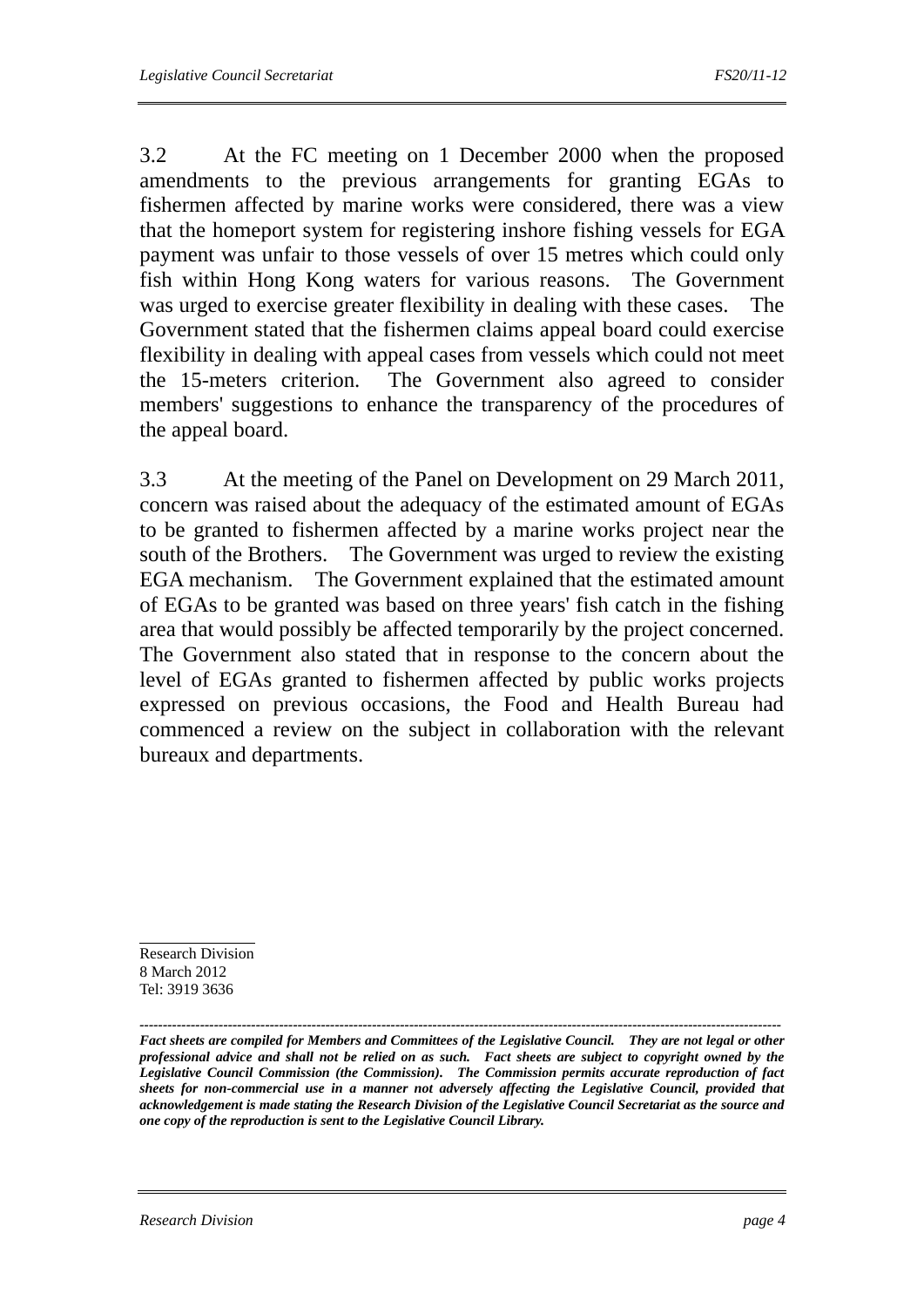#### **References**

- 1. Agriculture, Fisheries and Conservation Department and Environment and Food Bureau. (2000) *Review of Ex-gratia Allowances for Fishermen and Mariculturists Affected by Marine Works Projects in Hong Kong Waters*. Paper submitted to the Panel on Health Services of the Legislative Council for information on 13 November 2000. LC Paper No. CB(2)200/00-01(07).
- 2. Agriculture, Fisheries and Conservation Department. (2008) *Examination of Estimates of Expenditure 2008-09: Controlling Officer's Reply to Initial Written Question – Reply Serial No. DEVB(PL)033*. Available from: http://www.legco.gov.hk/yr07-08/english/fc/fc/w\_q/devb-pl-e.pdf [Accessed March 2012].
- 3. Environment and Food Bureau. (2000) *Capital Works Reserve Fund Head 701 – Land Acquisition: Ex-gratia allowances for fishermen affected by marine works projects in Hong Kong waters.* Paper submitted to the Finance Committee of the Legislative Council for discussion on 1 December 2000. FCR(2000-01)46.
- 4. Environment and Food Bureau et al. (2002) *Note for Finance Committee – Ex-gratia Allowances relating to Land Resumption, Clearance and Marine Works in Hong Kong Waters.* Available from: http://www.legco.gov.hk/yr01-02/english/fc/fc/papers/f-feb01be.pdf [Accessed March 2012].
- 5. *Minutes of Meeting of the Panel on Development of the Legislative Council.* (2011) 29 March. LC Paper No. CB(1)2531/10-11.
- 6. *Minutes of Meeting of the Panel on Health Services of the Legislative Council.* (2000) 13 November. LC Paper No. CB(2)424/00-01.
- 7. *Minutes of the 15th Meeting of the Finance Committee of the Legislative Council.* (2000) 23 June. LC Paper No. FC160/99-00.
- 8. *Minutes of the 3rd Meeting of the Finance Committee of the Legislative Council.* (2000) 1 December. LC Paper No. FC41/00-01.